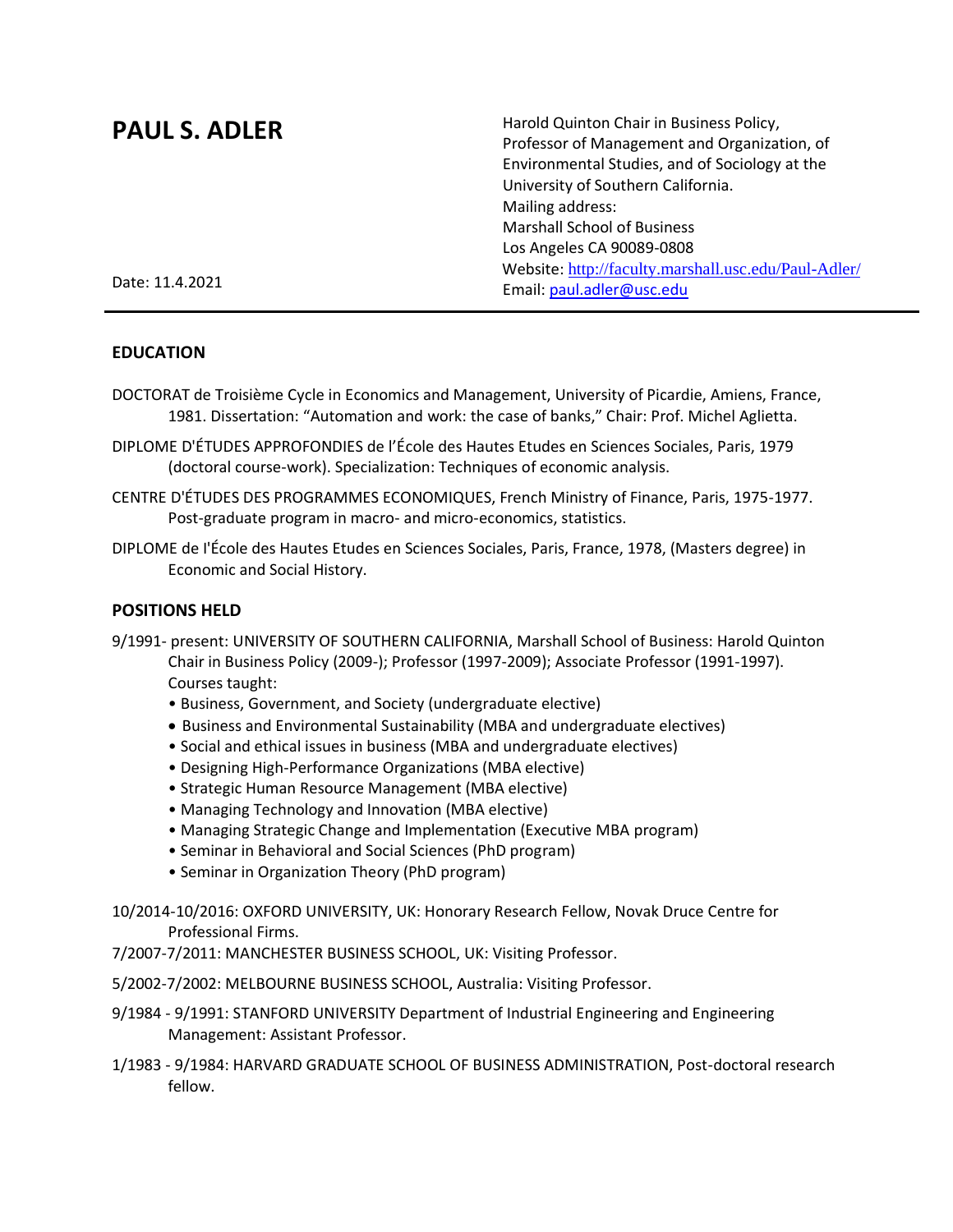- 9/1982 6/1983: COLUMBIA UNIVERSITY Barnard College, Dept. of Economics: Visiting Assistant Professor.
- 9/1981 9/1982: BROOKINGS INSTITUTION and BUREAU OF LABOR STATISTICS: Guest Scholar
- 9/1977 9/1982: FRENCH MINISTRY OF LABOR, Centre d'Études de l'Emploi (Employment Research Center): Research Economist.

#### **HONORS**

- 2021 Academy of Management Organization and Management Theory Division's Distinguished Scholar award
- 2020 Golden Apple award for Teaching Excellence, Marshall School of Business
- 2019-21 Elected Vice-President/President/Past-President of the USC Academic Senate
- 2019 Elected Fellow of the Los Angeles Institute of Humanities
- 2016 Named Companion of the British Academy of Management
- 2016 Elected Macro-Organizational Behavior Society
- 2015 Clarendon Lectures in Management, Oxford University
- 2014 Evan C. Thompson Award for Leadership and Mentoring at the Marshall School of Business
- 2013 Elected Fellow of the Academy of Management
- 2013 Recipient of the 2013 award for "Article of the Decade" in **Academy of Management Review**
- 2011 Elected member of Phi Kappa Phi Honor Society
- 2009 USC Mellon Mentoring Award for faculty mentoring
- 2005 Evan C. Thompson Award for Leadership and Mentoring at the Marshall School of Business
- 2002 Recipient of 2002 award for the best paper in the **Academy of Management Review**

#### **PUBLICATIONS**

# *BOOKS*

- Adler, P.S., **The 99 Percent Economy: How Democratic Socialism Can Overcome the Crises of Capitalism**, New York, NY, Oxford University Press, 2019. (Translations in Chinese, Korean, Vietnamese.)
- Adler, P.S., P. du Gay, G. Morgan, M. Reed (eds.), **The Oxford Handbook of Sociology, Social Theory, and Organization Studies: Contemporary Currents**, New York, NY: Oxford University Press, 2014.
- Adler, P.S. (ed.), **The Oxford Handbook of Sociology and Organization Studies: Classical Foundations**, New York, NY: Oxford University Press, 2009.
- Kochan, T. A., A. E. Eaton, R. B. McKersie, and P. S. Adler, **Healing Together: The Labor-Management Partnership at Kaiser Permanente**, Ithaca NY: Cornell University Press, 2009.
- Heckscher, C., and P.S. Adler, (eds.), **The Firm as a Collaborative Community: Reconstructing Trust in the Knowledge Economy**, New York: Oxford University Press, 2006.
- Liker, J., M. Fruin, and P.S. Adler (eds.), **Remade in America: Transplanting and transforming Japanese management systems**, New York: Oxford University Press, 1999. (Japanese translation 2005.)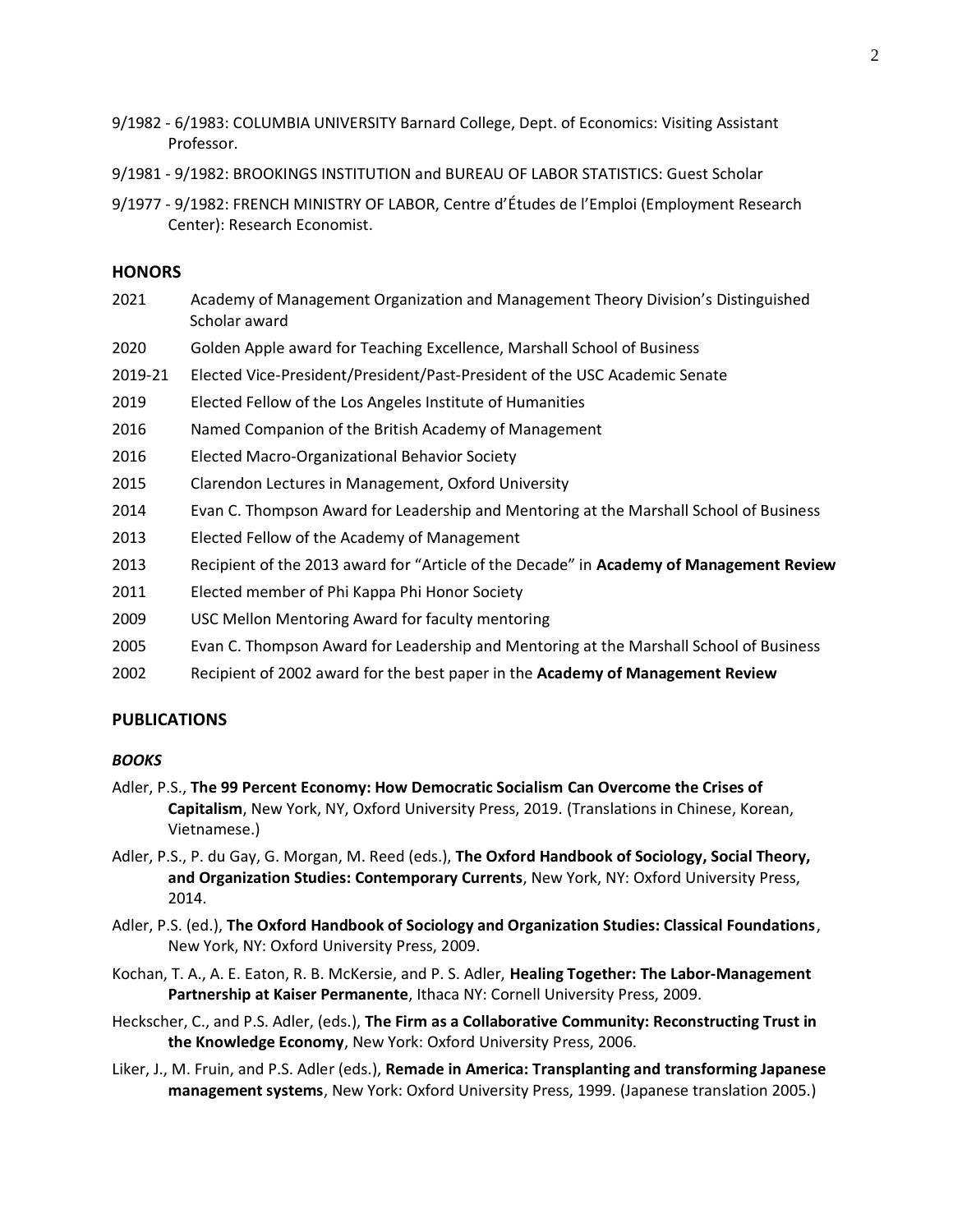- Adler, P.S. and T.A. Winograd (eds.), **Usability: Turning Technologies into Tools**, New York: Oxford University Press, 1992.
- Adler, P.S. (ed.), **Technology and the Future of Work**, New York: Oxford University Press, 1992.

## *REFEREEED JOURNAL ARTICLES*

- Monteiro, P., and P.S. Adler, "Bureaucracy is dead, long live bureaucracy: Clarifying and expanding our view of bureaucratic organization," **Academy of Management Annals**, forthcoming.
- Bodrožić, Z., and P.S. Adler, "Alternative futures for the digital transformation: A macro-Schumpeterian perspective" **Organization Science**, forthcoming.
- Bodrožić, Z., and P.S. Adler, "The Evolution of Management Models: A Neo-Schumpeterian Theory," **Administrative Science Quarterly**, 63, 1, 2018: 85-129*.*
- Adler, P.S., "Community and innovation: From Tönnies to Marx," **Organization Studies**, 36, 4, 2015: 445–471
- Adler, P.S., S-W. Kwon, "The mutation of professionalism as a contested diffusion process: Clinical guidelines as carriers of institutional change in medicine**," Journal of Management Studies**, 50, 5, 2013: 930-962.
- Adler, P.S., C. Heckscher, "Toward collaborative, ambidextrous enterprise," **Universia Business Review**, Sept 2013: 34-51
- Adler, P.S., "The ambivalence of bureaucracy: From Weber via Gouldner to Marx," **Organization Science**, 1, 23, 2012: 244–266.
- Adler, P.S. and C. X. Chen, "Combining creativity and control: Understanding individual motivation in large-scale collaborative creativity," **Accounting, Organizations and Society**, 36, 2011: 63-85
- Adler, Paul S., Mary Benner, David James Brunner, John Paul MacDuffie, Emi Osono, Bradley R. Staats, Hirotaka Takeuchi, Michael L. Tushman, Sidney G. Winter, "Perspectives on the productivity dilemma**," Journal of Operations Management**, 27, 2, 2009, pp. 99-113.
- Adler, P.S., S-W. Kwon, and C. Heckscher, "Professional work: The emergence of collaborative community," **Organization Science**, 19, 2, 2008: 19: 359-376.
- Kochan, T., P.S. Adler, R. McKersie, A. Eaton, P. Segal and P. Gerhart, "The potential and precariousness of partnership: The case of the Kaiser Permanente Labor Management Partnership," **Industrial Relations**, 47, 1, 2008: 36-66
- Adler, P.S. "The future of Critical Management Studies: A paleo-marxist critique of Labour Process Theory," **Organization Studies** 28, 9, 2007: 1313–1345. (Focal article in Forum, with comments by R. Delbridge, P. Thompson, H. Willmott and D. Knights, and S. Vallas, and my rejoinder.)
- Adler, P.S., and D. Obstfeld, "The role of affect in creative projects and exploratory search," **Industrial and Corporate Change**, 16, 1, 2007: 19-50
- Adler, P.S.. F. E. McGarry, W. B. Irion-Talbot, D. J. Binney, "Enabling process discipline: Lessons on implementing the Capability Maturity Model for Software," **MIS Quarterly: Executive**, 4, 1, 2005: 215-227.
- Adler, P.S., "The evolving object of software development," **Organization**, 12, 3, 2005: 401-435
- Adler, P.S., "Making the HR outsourcing decision," **Sloan Management Review**, 45, 1, 2003: 53-60
- Adler, P.S., P. Riley, S. Kwon, J. Signer, B. Lee, and R. Satrasala, "Performance improvement capability: Keys to accelerating improvement in hospitals," **California Management Review**, 45, 2, 2003: 12-33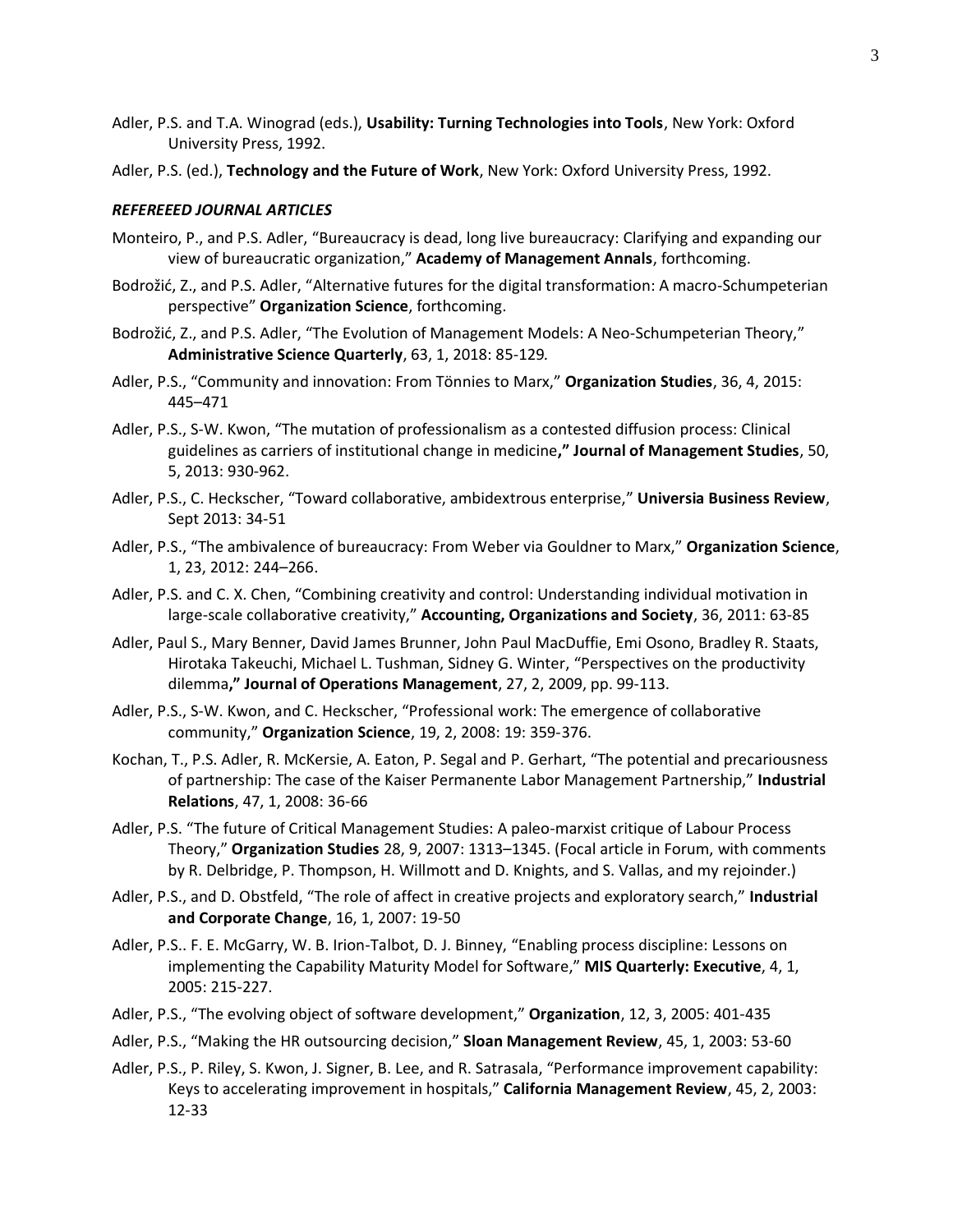- Adler, P.S. and Kwon, S., "Social capital: Prospects for a new concept," **Academy of Management Review**, 27, 1, Jan-Feb 2002: 17-40. (Recipient of 2002 award for the best paper in the Academy of Management Review, and recipient of the 2013 award for that journal's "Article of the Decade.")
- Adler, P.S, "Market, Hierarchy, and Trust: The Knowledge Economy and the Future of Capitalism," **Organization Science**, 12, 2, 2001: 214-234. (Reprinted in Nick Bontis and Chun Wei Choo, eds., **Strategic Management of Intellectual Capital and Organizational Knowledge**, Oxford University Press, 2002; Christopher Grey and Hugh Willmott, eds., **Critical Management Studies: A Reader**, Oxford University Press, 2005)
- Adler P.S., "Building better bureaucracies," **Academy of Management Executive**, 13, 4, Nov. 1999: 36-47 (with commentaries by Roger Klene, Michael Howe, H. Paul Root, pp. 47-49).
- Adler, P.S., B. Goldoftas and D. I. Levine, "Flexibility versus Efficiency? A Case Study of Model Changeovers in the Toyota Production System," **Organization Science**, 10, 1, Jan-Feb 1999: 43- 68.
- Adler, P.S., B. Goldoftas and D. Levine, "Ergonomics, Employee Involvement, and the Toyota Production System: A Case Study of NUMMI's 1993 Model Introduction," **Industrial and Labor Relations Review**, 50, 3, April 1997: 416-437. (Reprinted in: **The Fordism of Ford and Modern Management**, edited by Huw Beynon and Theo Nichols, Cheltenham: Edward Elgar Publishing, 2006).
- Adler, P.S. and B. Borys, "Two Types of Bureaucracy: Enabling and Coercive," **Administrative Science Quarterly**, 41, 1, 1996, pp. 61-89.
- Adler, P.S. and B. Borys, "A Portrait of the Relationship between Mechanization and Work in the U.S. Economy in 1980," **International Journal of Human Factors in Manufacturing**, 5, 4, 1995, pp. 345-375.
- Adler, P.S., A. Mandelbaum, V. Nguyen, and E. Schwerer, "From Project to Process Management: An Empirically-Based Framework for Analyzing Product Development Time," **Management Science**, 41, 3, 1995, pp. 458-484.
- Adler, P.S., "Interdepartmental Interdependence and Coordination: The Case of the Design/Manufacturing Interface," **Organization Science**, 6, 2, 1995, pp. 147-167.
- Pelled, L. and P.S. Adler, "Antecedents to Intergroup Conflict in Multifunctional Product Development Teams: A Conceptual Model," **IEEE Transactions on Engineering Management**, 41, 1, 1994, pp. 21-28.
- Adler. P.S. and R. Cole, "Rejoinder," **Sloan Management Review**, 35, 2, 1994, pp. 45-49. (A rejoinder to a critique of our paper "Designed for Learning" by C. Berggren, published in the same issue as "Point/Counterpoint: NUMMI vs Uddevalla," pp. 37-45.)
- Adler, P.S. and B. Borys, "Materialism and Idealism in Organizational Theory," **Organization Studies**, 14, 5, 1993, pp. 657-679.
- Adler, P.S. and R. Cole, "Designed for learning: A tale of two auto plants," **Sloan Management Review**, 34, 3, 1993, pp. 85-94. (Reprinted in Ake Sandberg, ed., **Enriching Production**, Aldershot: Avebury, 1995, pp. 157-178.)
- Adler, P.S., D.W. McDonald and F. MacDonald, "Strategic Management for Technical Functions," **Sloan Management Review**, 33, 2, 1992, pp. 19-28.
- Adler, P.S., "Workers and Flexible Manufacturing Systems: Three Installations Compared," **Journal of Organizational Behavior**, 12, 5, 1991, pp. 447-460.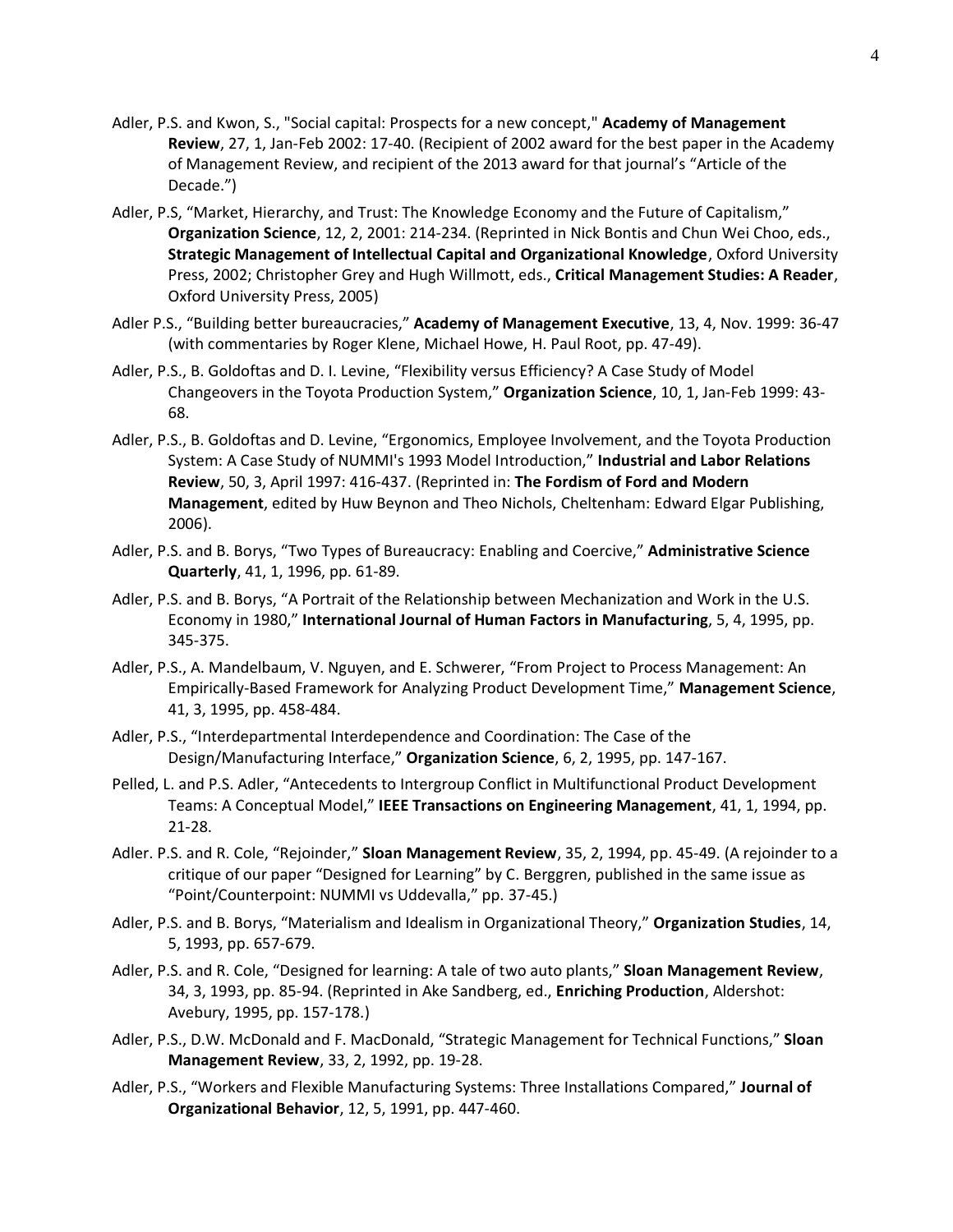- Adler, P.S., "Workers' Assessments of Three Flexible Manufacturing Systems," **International Journal of Human Factors in Manufacturing**, 1, 1, 1991, pp. 33-54. (A modified version appears in John Storey, ed., **New Wave Manufacturing Strategies: Organizational and Human Resource Management Dimensions**, London: Paul Chapman, 1994, pp. 226-245.)
- Adler, P.S. and A. Shenhar, "Adapting Your Technological Base: The Organizational Challenge," **Sloan Management Review**, 32, 1, 1990, pp. 25-37. (A modified version appears as "The Technological Base of the Company" in **Handbook on Technology Management**, ed. G. H. Gaynor, New York: McGraw Hill, 1996, pp. 4.1-4.17.)
- Adler, P.S. and K.B. Clark, "Behind the Learning Curve: The Learning Process," **Management Science**, 37, 3, 1991, pp. 267-281. (Reprinted in Hermann Simon and Karlheinz Schwuchow (eds.), **Management-Lernen und Strategie**, Schaffer-Poeschel Verlag, Germany, 1994, pp. 79-98.)
- Adler, P.S. and K. Ferdows, "The Chief Technology Officer," **California Management Review**, Spring 1990, p. 55-63.
- Adler, P.S., "Marx, Machines and Skill," **Technology and Culture**, 31, 4, 1990, pp. 780-812. (A shorter version appeared in Italian in **Problemi del Socialismo**, 2-3, 1988, pp. 138-171.)
- Adler, P.S., "Shared learning," **Management Science**, 36, 8, Aug 1990, pp. 938-958.
- Adler, P.S., "The Skill Requirements of CAD/CAM," **International Journal of Technology Management**, 5, 2, 1990, pp. 201-216.
- Adler, P.S. and B. Borys, "Socio-dets and Techno-dets: Determinants of Diffusion and Implementation Patterns of Automated Machine Tools," **Journal of Engineering and Technology Management**, 6, 1989, pp. 161-185.
- Adler, P.S., H.E. Riggs and S.C. Wheelwright, "Product Development Know-How: Trading Tactics for Strategy," **Sloan Management Review**, Fall, 1989, pp. 7-17.
- Adler, P.S. and B. Borys, "Automation and Skill: Three Generations of Research on the Machine-Tool Case," **Politics and Society**, 17, 3, 1989, pp. 377-412.
- Adler, P.S., "CAD/CAM: Managerial Challenges and Research Issues," **IEEE Transactions on Engineering Management**, 36, 3, 1989, pp. 202-215.
- Adler, P.S., "When Knowledge is the Critical Resource, Knowledge Management is the Critical Task," **IEEE Transactions on Engineering Management**, 36, 2, 1989, pp. 87-95.
- Adler, P.S., "Automation, Skill and the Future of Capitalism," **Berkeley Journal of Sociology**, 33, 1988, pp. 1-36.
- Adler, P.S., "Managing Flexible Automation," **California Management Review**, Spring, 1988, pp. 34-56. (Reprinted in in M.L. Tushman and P. Anderson (eds.) **Managing Strategic Innovation and Change**, New York: Oxford University Press, 1997, pp. 385-401 .)
- Adler, P.S., "A Plant Productivity Measure for High-Tech Manufacturing," **Interfaces**, 17, 6, 1987, pp. 75- 85.
- Adler, P.S., "Skill Formation in U.S. Accounting Firms," **Office: Technology and People**, 3, 1987, pp. 3-16.
- Adler, P.S., "Automation and Skill: New Directions," **International Journal of Technology Management**, 2, 5-6, 1987, pp. 761-772. (An earlier version in French appeared in **Sociologie du Travail**, 3, 1987, pp. 289-303.)
- Adler, P.S. and D.A. Helleloid, "Effective Implementation of Integrated CAD/CAM: A Model," **IEEE Transactions in Engineering Management**, 34, 2, 1987, pp. 101-108.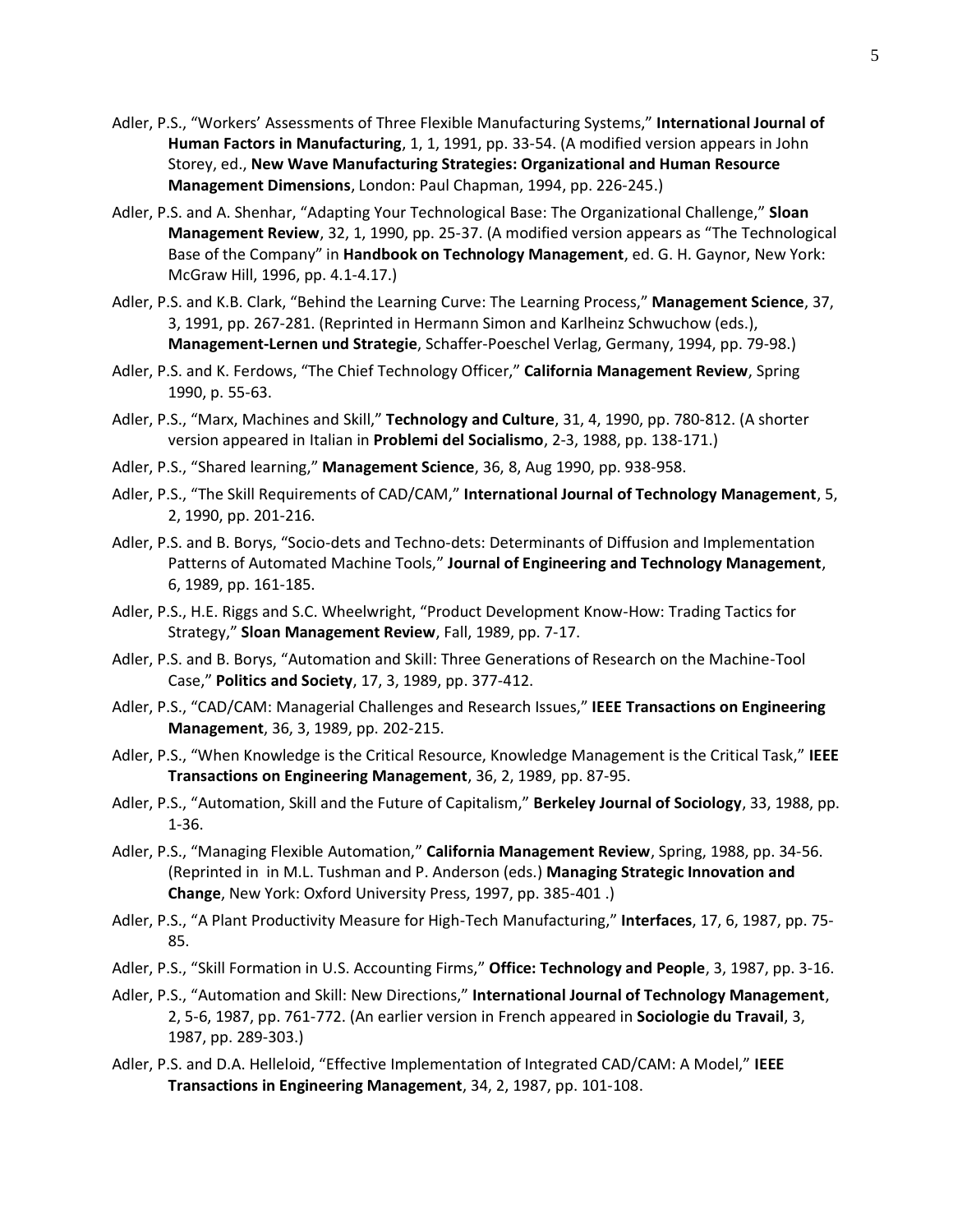Adler, P.S., "New Technologies, New Skills," **California Management Review**, Fall 1986, pp. 9-28.

Adler, P.S., "Thirty Years of Automation and Operating Costs in French Banking," (in French) **Revue Economique**, September 1983, pp. 987-1020.

## *BOOK CHAPTERS*

- Adler, P.S., and C. Heckscher, "Collaboration as an organization design for shared purpose," in P. Hiller, L. Ringel, and C. Zietsma, eds., **Research in the Sociology of Organizations**, vol. 57, 2018: 81- 111.
- Adler, P.S., "Stewardship versus the Market: A Skeptical Perspective," in S. Mohrman, J. O'Toole, and E. Lawler, (eds**.**), **Corporate Stewardship: Achieving Sustainable Effectiveness**, Sheffield UK: Greenleaf 2015: 247-256.
- Adler, P.S., C. Heckscher, J. McCarthy, and S. Rubinstein, "The Mutations of Professional Responsibility: Toward Collaborative Community," in D.E. Mitchell, R.K. Ream (eds**.**), **Professional Responsibility: The Fundamental Issue in Education and Healthcare Reform**, Springer, 2015, pp. 309-328.
- Adler, P.S. "Political Economy," in M. Tadajewksi, P. Maclaren, E. Parsons, and M. Parker (eds**.**), **Key Concepts in Critical Management Studies**, Los Angeles: Sage 2011, pp. 181-185.
- Adler, P.S. , "Marxist philosophy and organization studies," in H. Tsoukas and R. Chia**,** eds. **Research in the Sociology of Organizations**, Greenwich, CT: JAI Press, 2011: 123-153.
- Adler, P.S. "Marx and organization studies today," in P.S. Adler (ed**.**), **The Oxford Handbook of Sociology and Organization Studies: Classical Foundations**, New York, NY: Oxford University Press, 2009, pp. 62-91.
- Adler, P.S. "A science which forgets its founders is lost," in P.S. Adler (ed.), **The Oxford Handbook of Sociology and Organization Studies: Classical Foundations**, New York, NY: Oxford University Press, 2009, pp. 3-19.
- Adler, P.S. and Kwon, S-W., "Community, market, and hierarchy in the evolving organization of professional work: The case of medicine," in D. Muzio, S. Ackroyd and J-F. Chanlat (eds**.**), **Redirections in the Study of Expert Labour,** New York: Plagrave-Macmillan, 2008, pp. 139-160**.**
- Adler, P.S. "Technological determinism," in Stewart Clegg and James R. Bailey (eds**.**), **The International Encyclopedia of Organization Studies**, Sage, 2008
- Adler, P.S., L. Forbes, and H. Willmott, "Critical management studies: Premises, practices, problems, and prospects," in J. Walsh and A. Brief (eds.), **Academy of Management Annals**, Routledge, vol. 1, 2008, pp. 119-180
- Adler, P.S. and C. Heckscher, "Towards Collaborative Community," in C. Heckscher and P.S. Adler, (eds.), **The Firm as a Collaborative Community: Reconstructing Trust in the Knowledge Economy**, New York: Oxford University Press, 2006, pp. 11-106
- Adler, P.S., "Beyond hacker idiocy: A new community in software development," in C. Heckscher and P.S. Adler (eds.), **The Firm as a Collaborative Community: Reconstructing Trust in the Knowledge Economy,** New York: Oxford University Press, 2006, pp. 198-259
- Adler, P.S., "From labor process to activity theory," in P. Sawchuk, N. Duarte, and M. Elhammoumi (eds.), **Critical Perspectives on Activity Theory, Education and Work: An International Collection**, Cambridge University Press, 2006, pp. 160-193.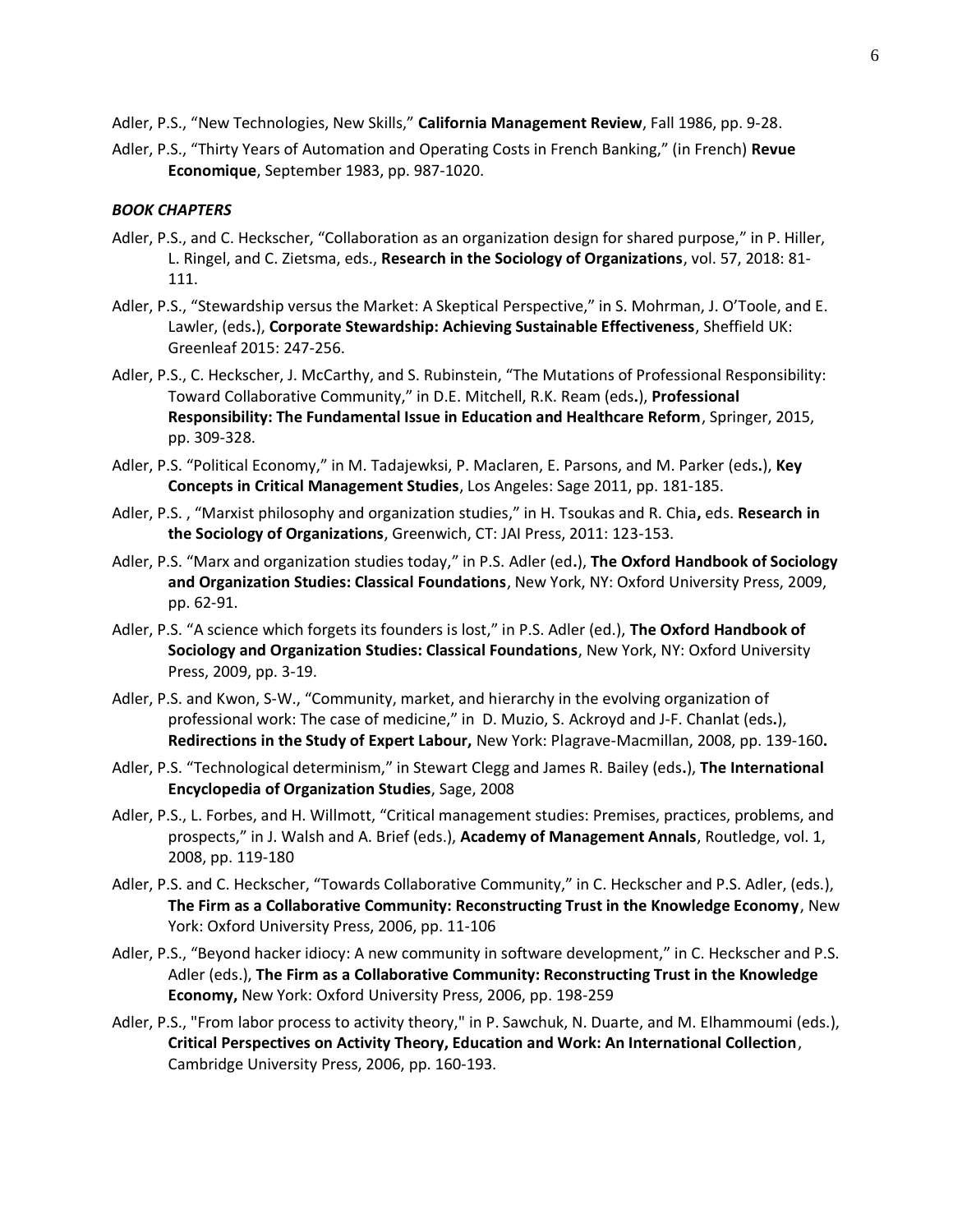- Adler, P.S., B. Goldoftas and D. Levine, "Ergonomics, Employee Involvement, and the Toyota Production System: A Case Study of NUMMI's 1993 Model Introduction," in Huw Beynon and Theo Nichols (eds.), **The Fordism of Ford and Modern Management**, Cheltenham: Edward Elgar Publishing, 2006 (reprinted from **Industrial and Labor Relations Review**, 50, 3, April 1997: 416-437).
- Adler, P.S, "Market, Hierarchy, and Trust: The Knowledge Economy and the Future of Capitalism," in C. Grey and H. Willmott (eds.), **Critical Management Studies: A Reader**, Oxford University Press, 2005 (reprinted from **Organization Science**, March-April 2001: 214-234)
- Adler, P.S., "Skill trends under capitalism and the socialisation of production," in C. Warhust, I. Grugulis, and W. Keep (eds.), **The Skills That Matter**, Houndmills: Macmillan Palgrave, 2004, pp. 242-260.
- Adler, P.S., "Towards Collaborative Interdependence: A Century of Change in the Organization of Work," in Bruce E. Kaufman, Richard A. Beaumont, and R.B. Helfgott (eds.), **Industrial Relations to Human Resources and Beyond: The Evolving Process of Employee Relations Management**, Armonk, NY: M.E. Sharp, 2003, pp. 353-399.
- Adler, P.S., "Market, Hierarchy, and Trust: The Knowledge Economy and the Future of Capitalism," in N. Bontis and C.W. Choo (eds.), **Strategic Management of Intellectual Capital and Organizational Knowledge**, Oxford University Press, 2002 (Reprinted from **Organization Science**, March-April 2001: 214-234.)
- Adler, P.S. and Kwon, S., "Social capital: The good, the bad, and the ugly," in E. Lesser (ed.), **Knowledge and Social Capital: Foundations and Applications**, Boston: Butterworth-Heineman, 2000, pp. 89-115.
- Adler, P.S., "The emancipatory significance of Taylorism," in M. P. Cunha and C. A. Marques (eds.), **Readings in Organization Science**, Lisbon, Portugal: ISPA, 1999.
- Liker, J. M. Fruin, and P.S. Adler, "Bringing Japanese Management Systems to the U.S.: Transplantation or Transformation?" in J. Liker, M. Fruin, and P.S. Adler (eds.), **Remade in America: Transplanting and transforming Japanese management systems**, pp. 3-38, New York: Oxford University Press, 1999.
- Adler, P.S., "Hybridization of Human Resource Management at two Toyota transplants, " in J. Liker, M. Fruin, and P.S. Adler (eds.), **Remade in America: Transplanting and transforming Japanese management systems**, pp. 75-116, New York: Oxford University Press, 1999.
- Adler, P.S., "Teams at NUMMI," in J.-P. Durand, P. Stewart**,** and J.J. Castillo, and (eds.), **Teamwork in the Automobile Industry**, pp. 126-150, London: Macmillan, 1999. (An expanded version appeared in French under the title "Beyond Autonomy: The socialization of work? A case study of teams at NUMMI," in the French version of this volume, **L'Avenir du travail à la chaîne,** pp. 115-140, Paris: La Découverte, 1998.)
- Adler, P.S., B. Goldoftas, and D. I. Levine, "Stability and change at NUMMI," in Robert Boyer, Elsie Charron, Ulrich Jürgens, and Steven Tolliday (eds.), **Between Imitation and Innovation: The Transfer and Hybridization of Productive Models in the International Automobile Industry**, pp. 128-160, New York: Oxford University Press, 1998.
- Adler, P.S., T.A. Kochan, J.P. MacDuffie, F. Pil, and S. Rubinstein, "United States: Variations on a theme," in T. A. Kochan, R. D. Landsbury, and J.P. MacDuffie, (eds.), **After Lean Production: Evolving Employment Practices in the World Auto Industry**, pp. 61-84, Ithaca: ILR Press, 1997.
- Adler, P.S. and S.C. Wheelwright, "General Electric Lighting Business Group: The High-Speed Horizontal Project," in J. A. Edosomwan, ed., **Integrating Innovation and Technology Management**, John Wiley, 1989.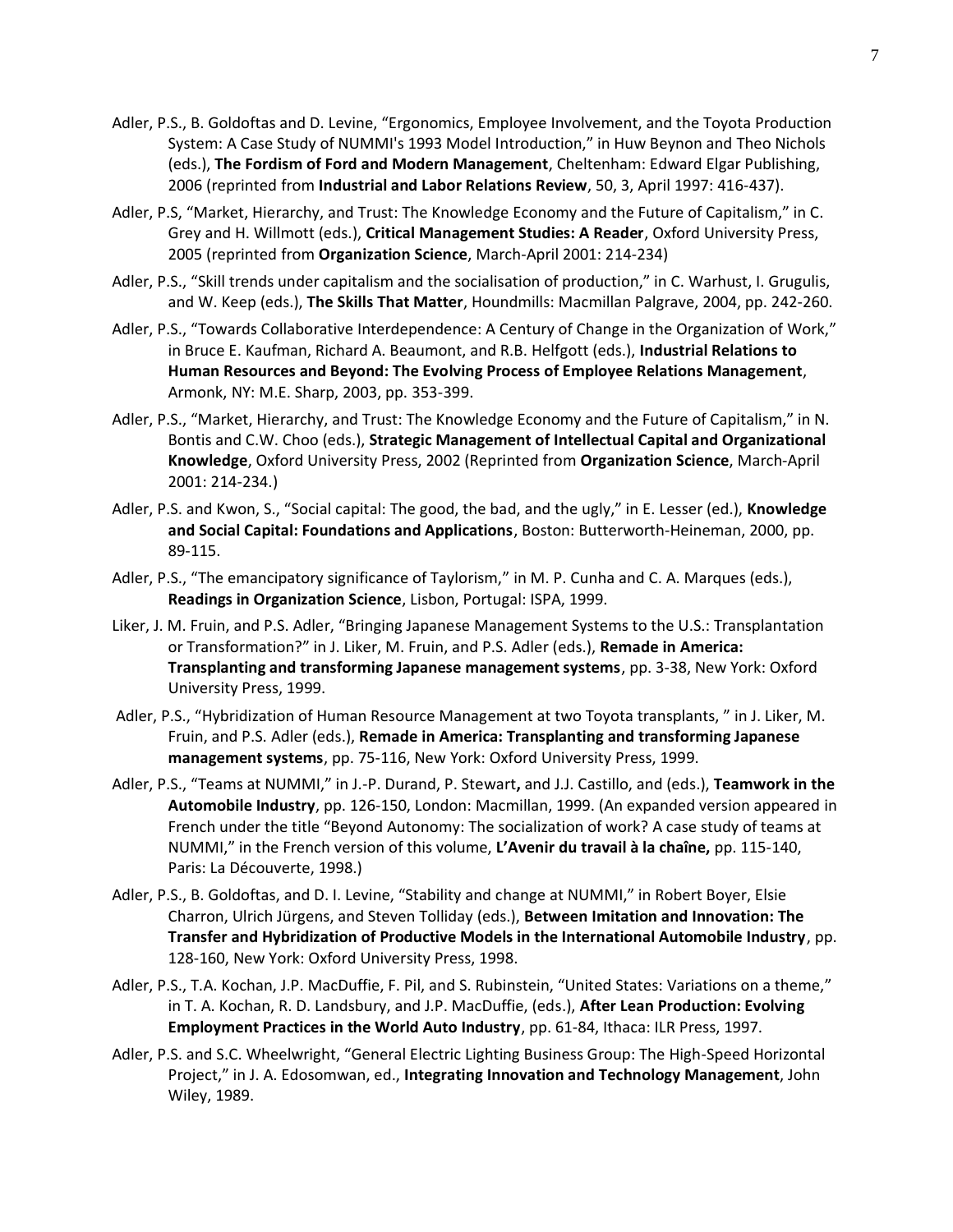- Adler, P.S., "Managing flexible automation," in M.L. Tushman and P. Anderson (eds.) **Managing Strategic Innovation and Change**, New York: Oxford University Press, 1997, pp. 385-401 (Reprinted from **California Management Review**, Spring, 1988, pp. 34-56.)
- Shenhar, A. J. and P.S. Adler, "The technological base of the company" in G. H. Gaynor (ed.) **Handbook on Technology Management**, pp. 4.1-4.17, New York: McGraw Hill, 1996 (Adapted from Adler, P.S. and A. Shenhar, "Adapting Your Technological Base: The Organizational Challenge," **Sloan Management Review**, 25, Fall 1990: 25-37.)
- Adler, P.S., "Comment on Keith Pavitt's, 'Technology strategies and national systems of innovation,'" in G. Pogorel and J. Allouche (eds.) **International Handbook of Technology Management**, Amsterdam: North-Holland, 1996.
- Adler, P.S., "The dynamic relationship between tacit and codified knowledge: Comments on Nonaka," in J. Allouche and G. Pogorel (eds.) **Technology Management and Corporate Strategies: A Tricontinental Perspective**, pp. 110-124, Amsterdam: North-Holland, 1995.
- Adler, P.S. and R. Cole, "Designed for learning: A tale of two auto plants," in Ake Sandberg, ed., **Enriching Production**, pp. 157-178 , Aldershot: Avebury, 1995 (reprinted from **Sloan Management Review**, 3, 34, Fall 1993: 85-94.)
- Adler, P.S., "'Democratic Taylorism': The Toyota Production System at NUMMI," in S. Babson (ed.) **Lean Work: Empowerment and Exploitation in the Global Auto Industry**, pp. 207-219, Wayne State University Press, 1995.
- Levine, D., P.S. Adler, and B. Goldoftas, "NUMMI: A Case Study," in D. Levine, **Reinventing the Workplace: How Business and Employees Can Both Win**, Washington, DC: Brookings Institution, 1995, pp. 10-35.
- Adler, P.S., A. Mandelbaum, V. Nguyen, and E. Schwerer, "From Project to Process Management in Engineering: Managerial and Methodological Challenges," in S. Dasu and C. Eastman (eds.) **Management of Design**, pp. 61-82, Amsterdam: Kluwer, 1995.
- Adler, P.S., "Time-and-Motion Regained," in Robert Howard, ed., **The Learning Imperative**, pp. 255-276, Boston: Harvard Business School Press, 1993 (reprinted from **Harvard Business Review**, Jan-Feb 1993: 97-108.)
- Adler, P.S., "Workers' Responses to New Wave Manufacturing," in John Storey, ed., **New Wave Manufacturing Strategies: Organizational and Human Resource Management Dimensions**, pp. 226-245 , London: Paul Chapman, 1994 (a modified version of my article in **International Journal of Human Factors in Manufacturing**, 1, 1, Jan. 1991, pp. 33-54.)
- Adler, P.S. and K.B. Clark, "Behind the Learning Curve: The Learning Process," in Hermann Simon and Karlheinz Schwuchow (eds.), **Management-Lernen und Strategie**, Schaffer-Poeschel Verlag, Germany, 1994, pp. 79-98 (reprinted from **Management Science**, 37, 3, March 1991: 267-281.)
- Adler, P.S., "The Learning Bureaucracy: New United Motors Manufacturing, Inc." in Barry M. Staw and Larry L. Cummings (eds.) **Research in Organizational Behavior**, vol. 15, 1993, pp. 111-194, Greenwich, CT: JAI Press.
- Adler, P.S., "Managing DFM: Learning to coordinate product and process design," in G.I. Susman (ed.), **Design for Manufacturability**, pp. 140-156, New York: Oxford University Press, 1992.
- Adler, P.S. and K. Ferdows, "The Chief Technology Officer: A New Role for New Challenges," in L. R. Gomez-Mejia and M. W. Lawless (eds.), **Advances in Global High-Technology Management: Top Management and Executive Leadership in High Technology**, JAI Press, 2, 1992: 49-66.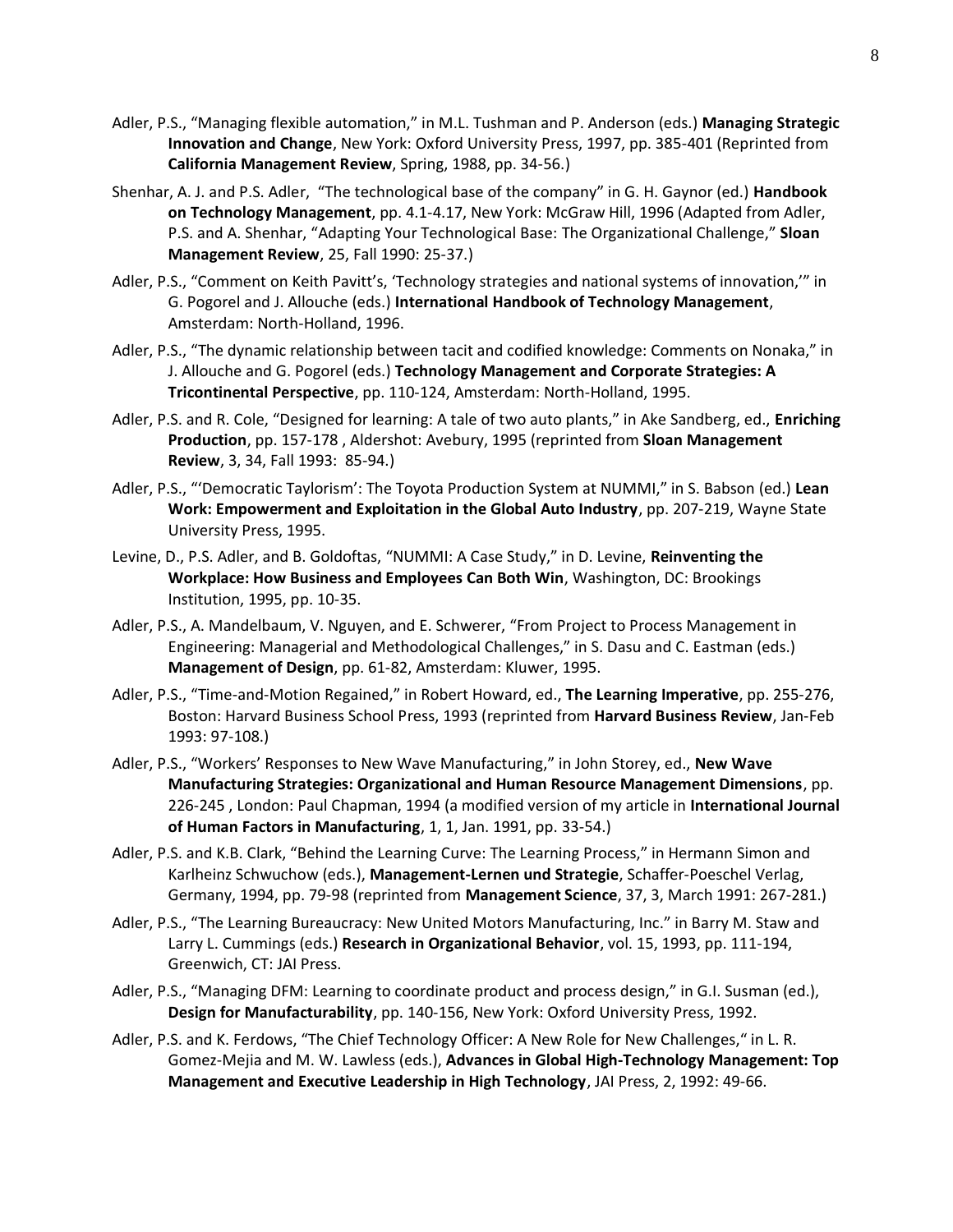- Adler, P.S., "Capitalizing on new manufacturing technologies: Current problems and emergent trends in US industry," in National Academy of Engineering and the Commission on Behavioral and Social Sciences and Education, **People and Technology in the Workplace**, pp. 59-89, Washington D.C.: National Academy Press, 1991.
- Adler, P.S., "Managing high-tech processes: The challenge of CAD/CAM," in M.A. Von Glinow and S.A. Mohrman (eds) **Managing Complexity in High-Technology Organizations**, pp. 188-215, New York: Oxford University Press, 1990.
- Adler, P.S., "Technology strategy: A guide to the literatures," in R. Rosenbloom and R. Burgelman (eds.) **Research on Technological Innovation, Management, and Policy**, vol. 4, 1989, pp. 25-151. Greenwich, CT: JAI Press.
- contributing author, **Management of Technology: The Hidden Competitive Advantage**. Washington, D.C.: National Academy Press, 1987.
- Adler, P.S., "Rethinking the skill requirements of new technologies," in D. Whittington (ed.) **High Hopes for High Tech**. pp. 85-112, University of North Carolina Press, 1986.

#### *REFEREED CONFERENCE PROCEEDINGS*

Adler, P.S. "Practice and process: The socialization of software development," Academy of Management Best Papers, Seattle, Aug 2003.

#### *NON-REFEREED ARTICLES*

- Adler, P.S., "Capitalism, Socialism, and the Climate Crisis," **Organization Theory**, forthcoming
- Adler, P.S., "Odyssey of a Socialist in the Business School World," **Journal of Management Inquiry**, 31, 1, 2021: 4-14
- Adler, P.S., "Alternative Economic Futures: A Research Agenda for Progressive Management Scholarship," **Academy of Management Perspectives**, May 2016 30:123-128
- Adler, P.S., "Our Teaching Mission," **Academy of Management Review**, April 2016 41:185-195.
- Adler, P.S., "The Environmental Crisis and Its Capitalist Roots: Reading Naomi Klein with Karl Polanyi," **Administrative Science Quarterly**, 16, 2, 2015: NP13-25
- Vidal, M., Adler, P.S., and Delbridge, R., "When Organization Studies Turns to Societal Problems: The Contribution of Marxist Grand Theory," **Organization Studies** 36, 4, 2015: 405–422
- Kwon, S.-W., and P.S. Adler, "Social capital: Maturation of a field of research," **Academy of Management Review**, 39, 4, 2014: 412-42
- Adler, P.S., "Capitalism in question," **Journal of Management Inquiry**, 23, 2, 2014: pp. 206-209
- Adler, P.S., Heckscher, C., Prusak, L., "Building a collaborative enterprise," **Harvard Business Review**, July-Aug. 2011
- Adler, P.S., and J. M. Jermier, "Developing a Field with More Soul: Standpoint Theory and Public Policy Research for Management Scholars," **Academy of Management Journa**l, 48, 6, 2005, pp. 941- 944
- Adler, P.S., "Introduction to the Forum on Hospital Management," **California Management Review***,* 45, 2, 2003: 6-11
- Adler, P.S., "Critical in the Name of Whom and What?" **Organization**, 2002, 9, pp. 387–395
- Adler, P.S., "Corporate scandals: It's time for reflection in business schools," **Academy of Management Executive**, 16, 3, 2002, pp. 148-149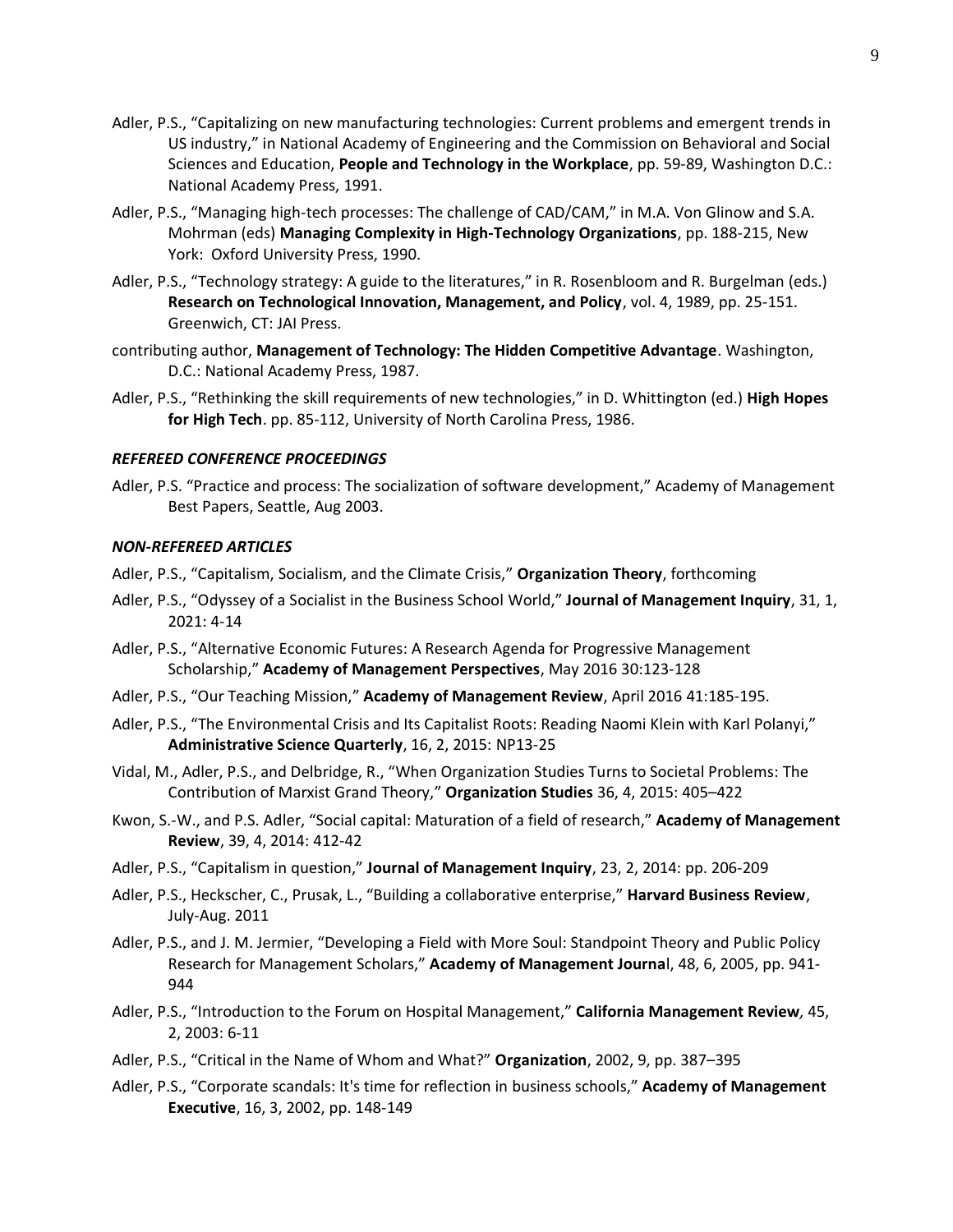- Adler, P.S. and E.E. Lawler, III, "Who needs MBAs in HR? USC's Strategic Human Resource Management MBA Concentration," in **Human Resource Management**, 38, 2, 1999, pp. 125-130.
- Landsbergis, P.A., P.S. Adler, et al., "Lean production and worker health: A discussion," **New Solutions**, 8, 4, 1998: 499-523
- Adler. P.S., "Work Organization: From Taylorism to Teamwork," **Perspectives on Work,** June 1997, pp. 61-65.
- Adler, P.S., A. Mandelbaum, V. Nguyen, and E. Schwerer, "Getting the most out of your product development process," **Harvard Business Review**, March-April 1996, pp. 134-152.
- Adler, P.S., "Time-and-Motion Regained," **Harvard Business Review**, Jan-Feb 1993, pp. 97-108 (reprinted in Robert Howard, ed., **The Learning Imperative**, pp. 255-276, Boston: Harvard Business School Press, 1993.)
- Adler, P.S., "Designing for Technological Change: People in the Process," Guest editorial for **Office: Technology and People**, 5, 2, 1989, pp. 77-79.
- contributing author, **Challenges and opportunities for manufacturing engineers**. SME Technology Report, Society of Manufacturing Engineers, 1989, 24 pp.
- Adler, P.S. and B. Borys, "The Forest and the Trees: A response to the comments by Alain d'Iribarne 'Automation and Work,"' (in French) **Revue Formation-Emploi**, Jan-Mar 1988, pp. 30-31.
- Adler, P.S. and B. Borys, "Automation and work," (in French) **Revue Formation-Emploi**, Jan-Mar 1988, pp. 5-25.
- Adler, P.S. and N. Bowers, "History vs. Segmentation: On recent labor market research," (in Italian) **Metamorfosi**, 1, 1985, pp. 235-264.
- Adler, P.S., "The 'Productivity Puzzle': Numbers alone won't solve it," **Monthly Labor Review**, October 1982, , pp. 15-21. (Recipient of the 1982 Lawrence R. Klein award for the outstanding contribution to the MLR by a non-BLS author.)
- Adler, P.S., P. Boisard, M.- T. Letablier, D. Linhart, "Regional Evolution of Women's Employment in Manufacturing, 1968-1975, with a case-study of the electronic components industry," (in French). Dossiers de Recherche, 1, 1981, (joint publication of the French Ministry of Labor and the National Regional Planning Authority) 172 pp.
- Dubrulle, N. and P.S. Adler, "Computerization and Employment in Banking," (in French) Dossiers de Recherche, Employment Research Center, French Ministry of Labor, 1981, 115 pp.

# *TEACHING CASES*

- Adler, P.S., "Outsourcing: The Human Resource Business Process Outsourcing Industry and the BP-Exult Partnership," University of Southern California, 2002
- Adler, P.S., B. Goldoftas and D. I. Levine, "Ergonomics at NUMMI, 1993," (A) and (B), University of Southern California, 2002,
- Adler, P.S., "Hewlett-Packard, Disk Memory Division: Transition Teams for New Product Introduction," IEEM, Stanford University, 1990, 12 pp.
- Adler, P.S. and S.C. Wheelwright, "General Electric Lighting Business Group: The High-Speed Horizontal Project," (reprinted in: J. A. Edosomwan**, Integrating Innovation and Technology Management**, John Wiley, 1989.)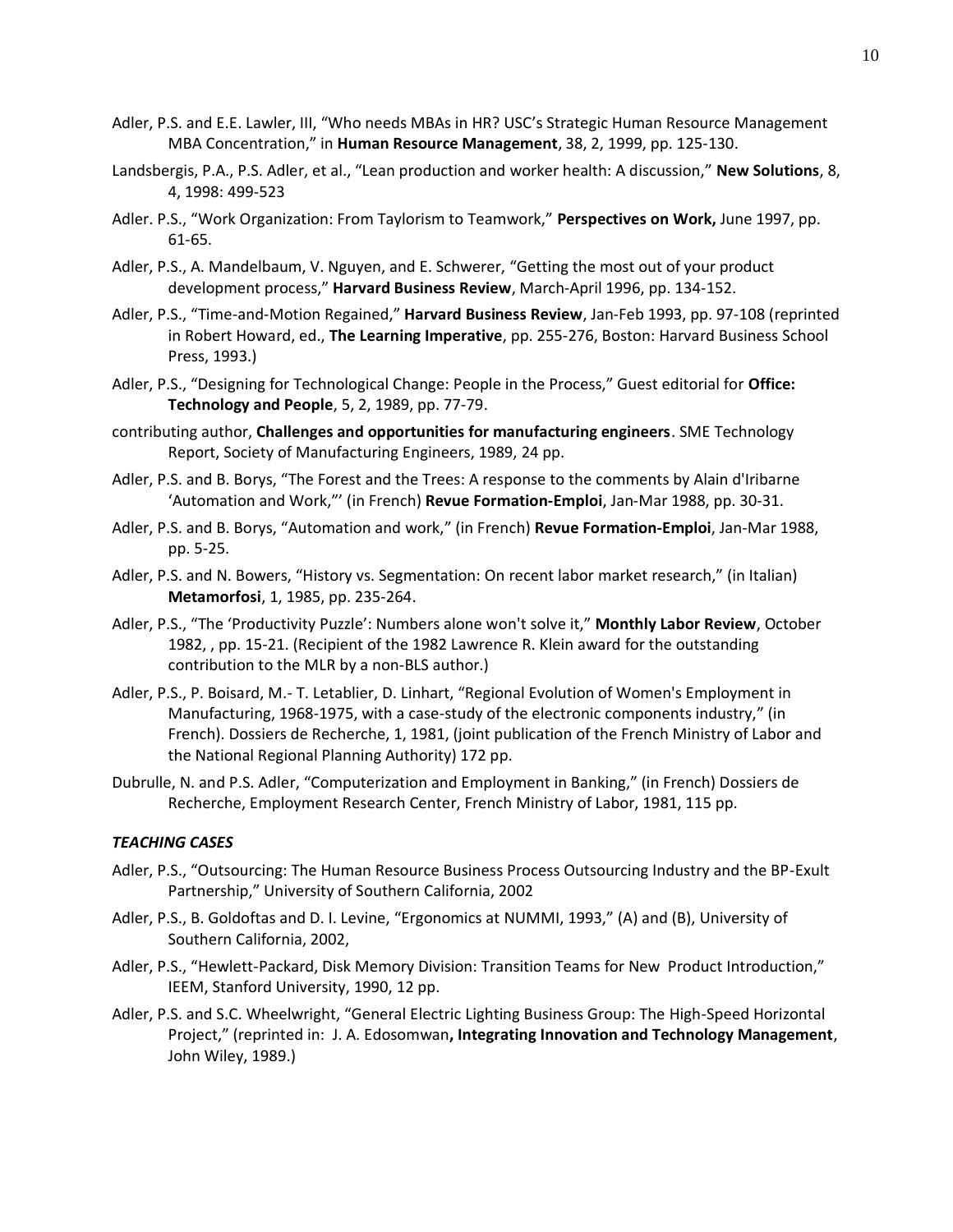## *BOOK REVIEWS*

- Review Essay: "The Environmental Crisis and Its Capitalist Roots: Reading Naomi Klein with Karl Polanyi," **Administrative Science Quarterly**, 2015, 60, 2: NP13-25
- Review of Paul Thompson and Chris Smith (eds): Working Life: Renewing Labour Process Analysis, in **British Journal of Industrial Relations***,* 50 1, p174-175.
- Review of: Laurie Graham , On the Line at Subaru-Isuzu: The Japanese Model and the American Worker, and Terry L. Besser, Team Toyota: Transplanting the Toyota Culture to the Camry Plant in Kentucky, in **Contemporary Sociology**, 26, 6, 1997: 754-57.
- Review of: C. Berggren, Alternatives to Lean Production: Work Organization in the Swedish Auto Industry, in **American Journal of Sociology**, 99, 5, 1994, pp. 1366-68.
- Review of: S. P. Waring, Taylorism Transformed: Scientific Management Theory since 1945, in **Contemporary Sociology**, 21, 4, 1992, pp. 515-516.
- Review of: P. Whalley, The Social Production of Technical Work and R. Sussman, Mechanics of the Middle Class, in **American Journal of Sociology**, 93, 2, Sept. 1987, pp. 499-501.
- Review of: P. Blackburn, R. Coombs, K. Green. Technology, economic growth and the labor process, in **Journal of Economic Literature**, March 1987, pp. 158-59.
- Review of: L. Hirschhorn, Beyond Mechanization, in **Academy of Management Review**, January 1986, pp. 222-226.

# **PROFESSIONAL ACTIVITIES**

## *SCHOLARLY ASSOCIATIONS*

Academy of Management, member, 1982-

- Technology and Innovation Management Division, leadership 1988-90, 1992-1997
- Critical Management Studies Workshop, then Interest Group, leadership 1998-2003
- ▶ Board of Governors, at-large representative, 2008-2011
- Executive Committee, 2011-2016
- President, 2014-2015

American Sociological Association, member 2005-

American Economics Association, member 1982-

INFORMS, member, 1985-

EGOS (European Group on Organization Studies), member, 2006-

## *EDITORIAL BOARDS*

Academy of Management Perspectives, Editorial Board 2018-

Academy of Management Review: Book review Advisory Panel 2002-2005

Administrative Science Quarterly, Editorial Board, 2001-2012

California Management Review, Editorial Board, 1992-2015

IEEE Transactions in Engineering Management, Editorial Board, 1986 - 2005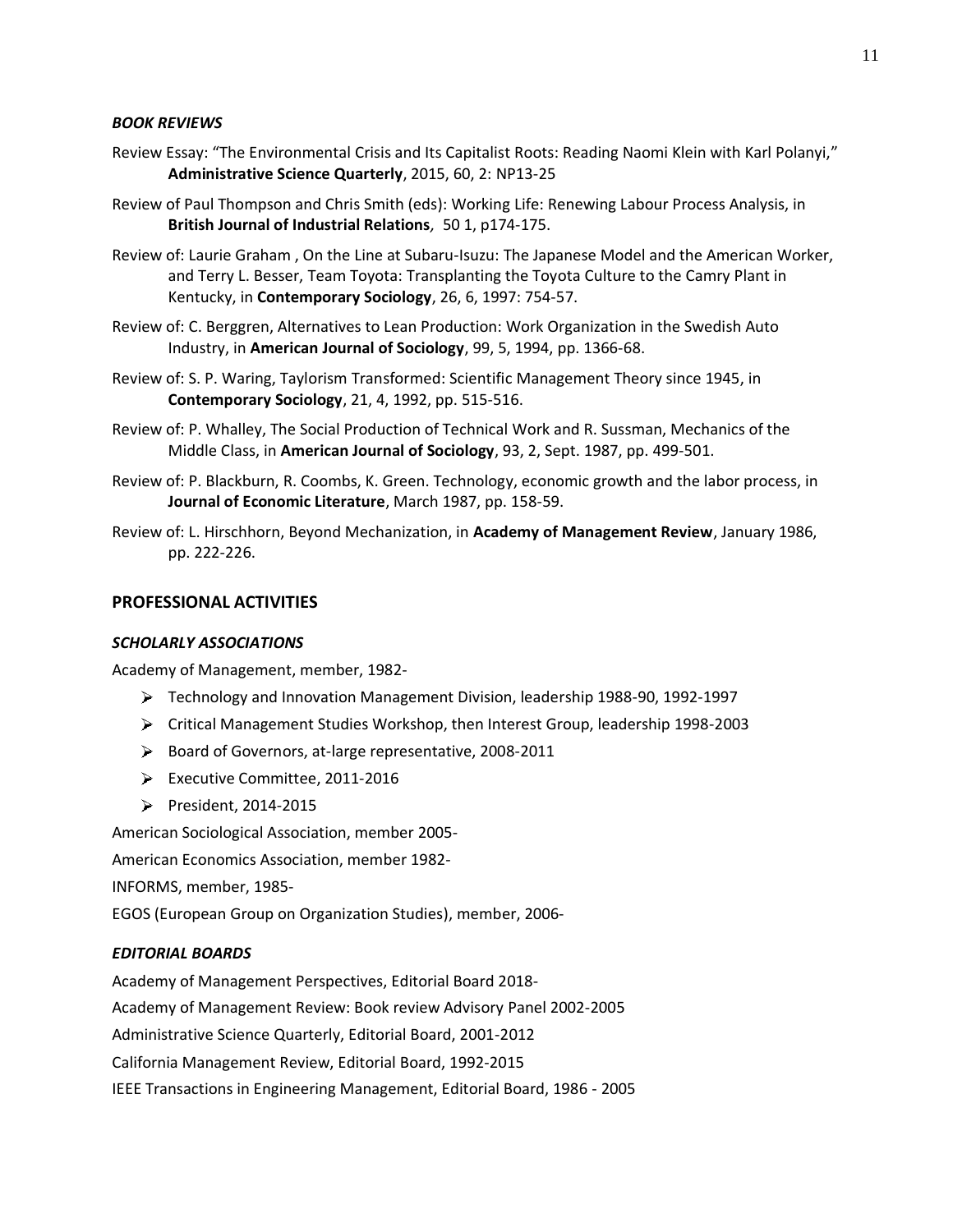Journal of Professions and Organizations, Editorial Board, 2014- Journal of Trust Research, Editorial Review Board 2011- Management Science, Associate Editor, 1991 - 2002 Organization: Editorial Review Board: 2004- Organization Science:

- Editorial Review Board: 1991-2005
- Senior Editor: 1994-2000; 2011-2016

#### *REFEREE ACTIVITY*

*Academy of Management Journal Academy of Management Review Administrative Science Quarterly American Journal of Sociology American Sociological Review California Management Review Human Relations Management Science*  National Science Foundation *Organization Organization Science Organization Studies Production and Operations Management Sloan Management Review* Social Sciences and Humanities Research Council of Canada

# **CONFERENCE ORGANIZING**

California Workshop on Organizations and Organizing, co-coordinator, 2015- Organization studies for the Anthropocene, EGOS Standing Working Group, co-convener, 2020- Academy of Management, program chair for the annual meeting, Orlando, 2013 Academy of Management, program chair for the Professional Development Workshops, Boston, 2012 "Marxist studies on organization," sub-theme co-convener, EGOS 2010-2017 Critical Management Studies Research Workshop, Los Angeles, Aug 7-8, 2008, Co-coordinator. "The role of classical sociology in the future of organization studies," Conference convener, Philadelphia, Aug 9-10, 2007 Critical Management Studies Research Workshop, Atlanta, Aug 11-12, 2006, Co-coordinator.